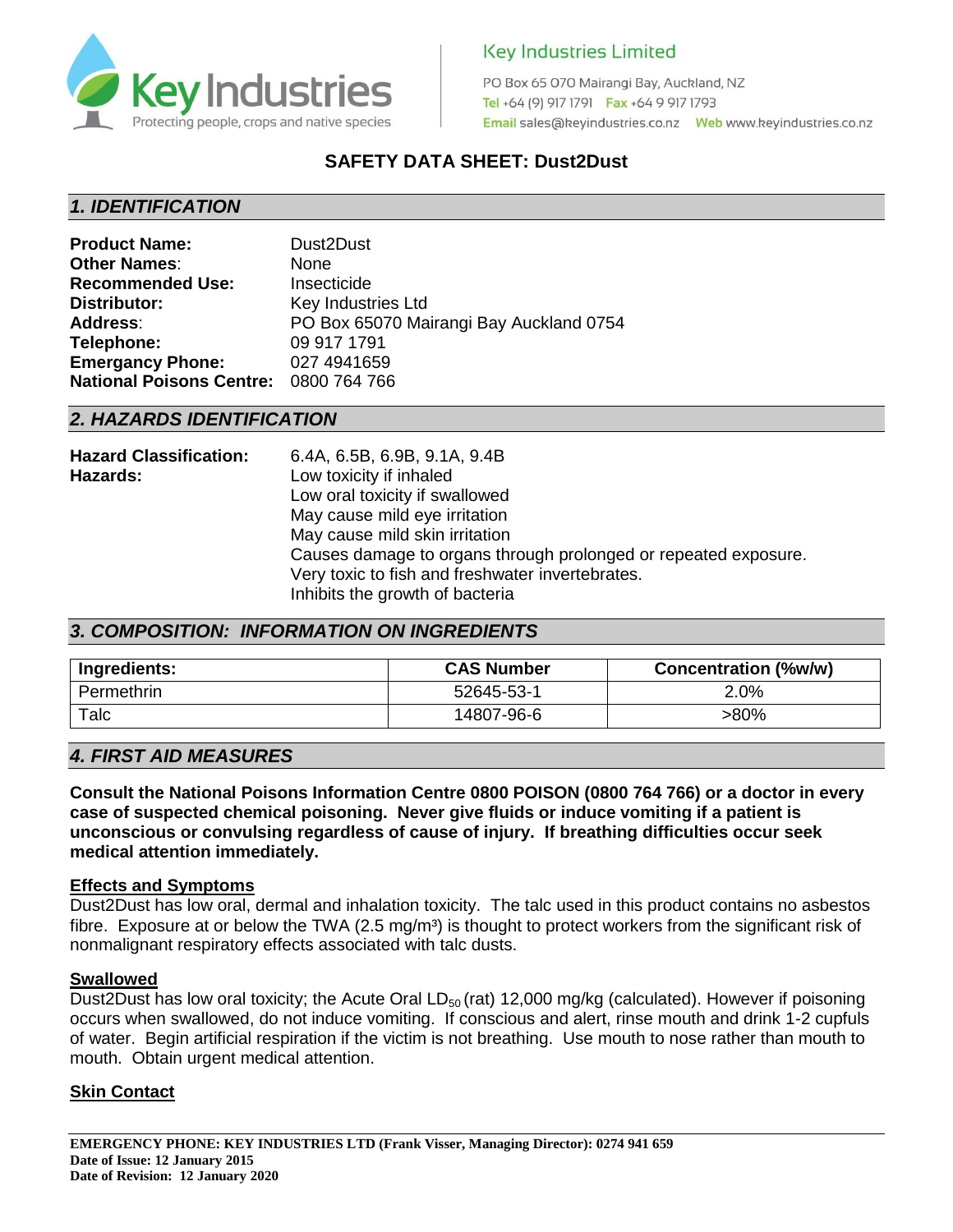

PO Box 65 070 Mairangi Bay, Auckland, NZ Tel +64 (9) 917 1791 Fax +64 9 917 1793 

# **SAFETY DATA SHEET: Dust2Dust**

Non irritating to the skin. Acute Dermal  $LD_{50}$  (rabbit) > 2000 mg/kg. If on skin, immediately wash with plenty of soap and water. Remove contaminated clothing and shoes. Wash clothing before reuse. Destroy contaminated leather articles such as belts ad watchbands. Seek medical attention.

### **Eye Contact**

Mildly irritating to the eyes. Immediately flush eyes with plenty of water for at least 15 minutes, occasionally lifting the upper and lower eyelids. Remove contact lenses is present and easy to do and continue rinsing. Do NOT allow victim to rub eyes or keep eyes closed. Obtain urgent medical attention.

### **Inhalation**

Low inhalation toxicity. Acute inhalation  $LC_{50}$  (rat)  $> 5.27$  mg/L1 hour. It may irritate the mucous membranes of the respiratory tract. Move the victim to fresh air immediately. Begin artificial respiration if breathing has stopped. Obtain medical attention immediately.

### **First Aid facilities**

Provide eye baths and safety showers close to areas where exposure may occur.

### **Medical Attention**

Treat symptomatically and supportively, monitoring the development of hypersensitivity reactions with respiratory distress. Gastric lavage may be indicated if ingested. No know antidote. Do not confuse with cholinesterase poisoning. Skin contacted may be carefully cleaned with cleansing milk. Symptoms can be partially alleviated by the application of a vitamin E or moisturizing cream or anesthetic ointment. For eyes, instill local anesthetic drops e.g. 1% amethocaine hydrochloride eye drops. Give analgesics as necessary. In all cases consult the National Poisons Centre for the most up to date treatment information.

# *5. FIRE FIGHTING MEASURES*

Material may support combustion at elevated temperatures. Thermal decomposition and burning may produce toxic by-products. Do not allow contaminated run-off to enter drains. Self-contained breathing apparatus required. Use dry chemical, alcohol foam, or carbon dioxide as extinguishing media. Soft stream water fog only is necessary. Contain all runoff

Hazardous thermal (de)composition products: Carbon monoxide, carbon dioxide, hydrogen chloride, chlorine, hydrogen chloride and sulfur dioxide.

| <b>Hazchem Code</b> | <b>Flash Point</b> |
|---------------------|--------------------|
| N/A                 | N/A                |

# *6. ACCIDENTAL RELEASE MEASURES*

#### **Small Spills**

Wear appropriate protective clothing whilst cleaning up small spills (see Personal Protection). Apply absorbent material such as earth, sand or clay granules to the spill. Sweep up material for disposal when absorption is complete. Clean up minor spills immediately.

### **Large Spills**

Wear protective clothing. Clear the area of all unprotected personnel. As a standard precautionary measure, shut off all sources of ignition. Place leaking containers into salvage drums. Apply absorbent material such as damp earth, sand or clay granules to spill area. Form a barricade around the spill and in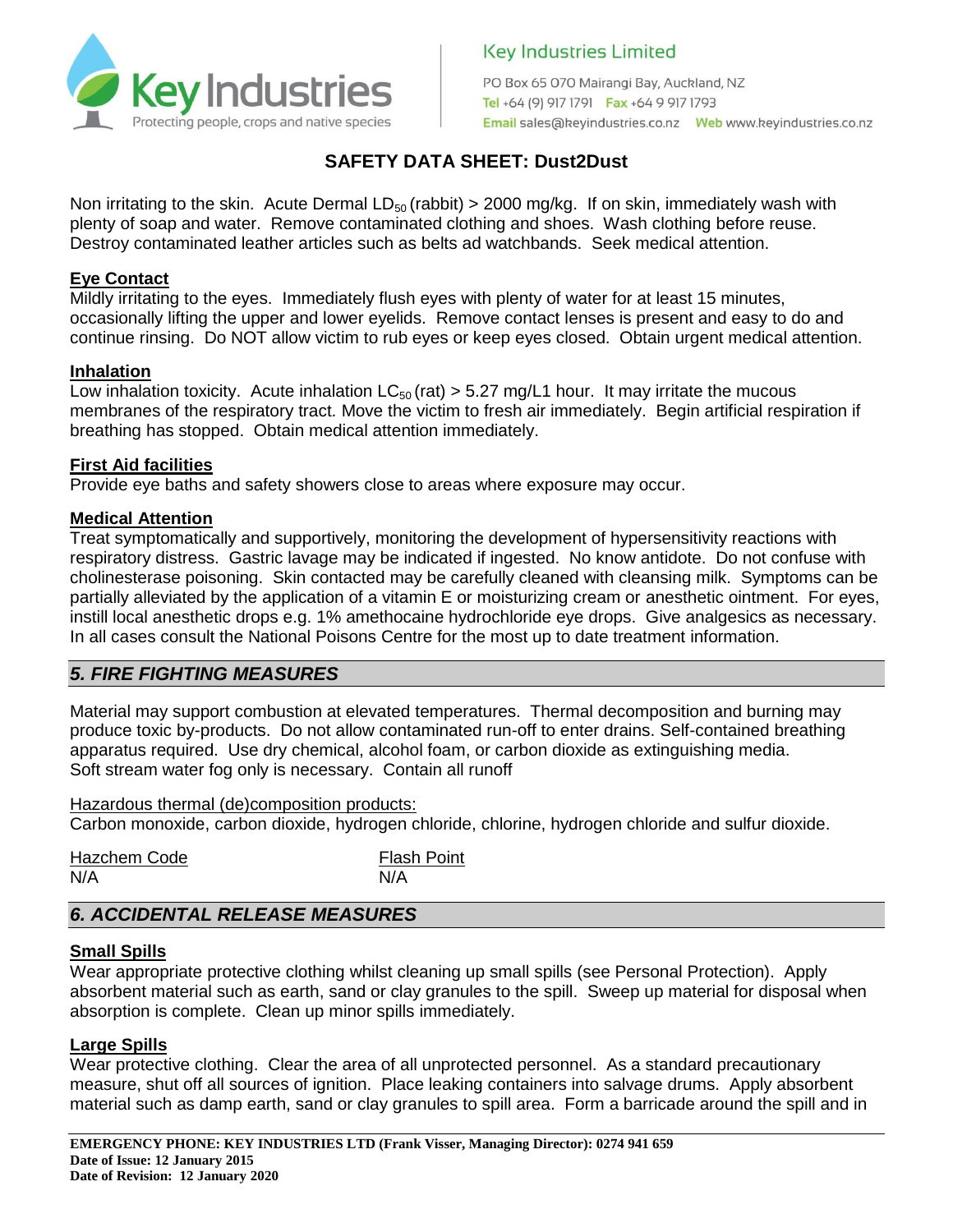

PO Box 65 070 Mairangi Bay, Auckland, NZ Tel +64 (9) 917 1791 Fax +64 9 917 1793 

# **SAFETY DATA SHEET: Dust2Dust**

front of drains or waterways in spill vicinity, using earth or other available material. Prevent entry of material into drains or water ways.

#### **Waste Disposal Method**

Contaminated absorbent and wash water should be disposed of according to local regulations under the Resource management Act. Avoid contamination of any water supply with chemical or empty container.

## *7. HANDLING AND STORAGE*

#### **Precautions for safe handling SAFETY DATA SHEET – Miller Mark**

Do not contaminate water, feed, or food by storage, handling, or disposal. No smoking, eating or drinking should be allowed where material is used or stored. Read and observe all precautions and instructions on the label. Avoid contact with food, clothing, drugs or other household goods during transportation. **Herbicide**

#### **Conditions for safe storage**

Store containers upright and closed. Store in a cool, dry place away from direct sunlight and in wellventilated areas, away from children and animals. Keep away from heat, ignition sources and strong oxidizers. Emptied containers may retain product residues.

### *8. EXPOSURE CONTROLS / PERSONAL PROTECTION*

#### **Exposure Limits**

Exposure guideline: Workplace exposure standards: Not Established Exposure Standards outside the workplace: Not Established

#### **Engineering Controls**

Control airborne concentrations below the exposure guideline. Good general ventilation should be sufficient for most conditions.

#### **Hygiene Controls**

Facilities storing or utilising this material should be equipped with an eyewash facility, safety shower and facility for washing hands/face after work.

#### **Personal Protective Equipment**

**Respiratory Protection**

Wear an approved organic vapor respirator in absence of proper mechanical ventilation.

#### **Eye Protection**

Wear approved safety glasses, goggles, or a full-face shield.

#### **Skin/Body Protection**

DO NOT SMOKE, EAT, DRINK OR APPLY COSMETICS IN WORK AREA! Wear waterproof gloves when prolonged or frequently repeated contact could occur. Wash promptly if skin becomes contaminated. Wash at the end of each work shift and before eating, smoking and using the toilet.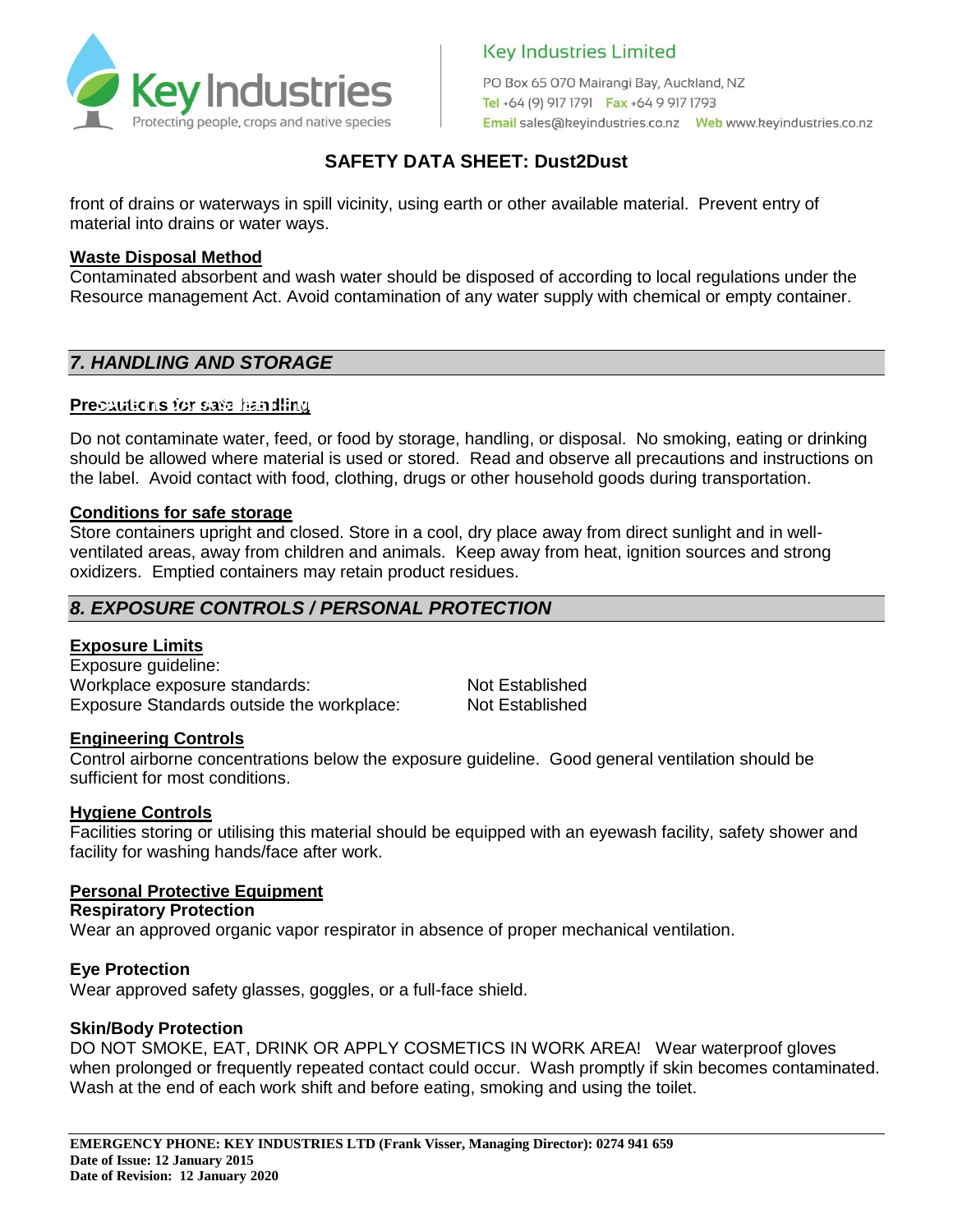

PO Box 65 070 Mairangi Bay, Auckland, NZ Tel +64 (9) 917 1791 Fax +64 9 917 1793 

# **SAFETY DATA SHEET: Dust2Dust**

## *9. PHYSICAL AND CHEMICAL PROPERTIES*

**Physical State Powder Boiling Point** Not applicable **Melting Point** Not applicable **Flash Point Not applicable Specific Gravity @ 20°C:** No data available

**Appearance** White powder with no detectable odour **Solubility Colubility Does not mix readily with water.** To be used as a dust.

#### *10. STABILITY AND REACTIVITY*

**Chemical Stability:** Stable at room temperature and pressure

**Hazardous decomposition products:** Oxides of carbon under fire conditions.

**Specific Materials to Avoid:** None known

**Hazardous Polymerisation:** Will not occur

### *11. TOXICOLOGICAL INFORMATION*

#### **Acute Effects**

**Ingestion:** Single dose oral toxicity is considered to be low. Irritation and respiratory discomfort may occur. **Eye Contact:** Mildly irritating to the eyes.

**Skin Contact:** Non irritating to the skin. Acute Dermal LD50 (rabbit) > 2000 mg/kg. A single prolonged exposure is not likely to result in the material being absorbed through the skin in harmful amounts. **Inhalation:** Low inhalation toxicity. Acute Inhalation LC50(rat) > 5.27 mg/L/1 hour. It may irritate the mucous membranes of the respiratory tract.

**Chronic Effects** No data available on this formulation. In studies with laboratory animals, Permethrin Technical did not cause teratogenicity or reproductive toxicity.

## *12. ECOLOGICAL INFORMATION*

#### **Ecotoxicity**

No data is available on Dust2Dust Insecticidal Powder. The following information refers to Permethrin. Environmental Toxicology: Permethrin is considered highly toxic to fish and aquatic arthropods and has LC50 values which range from 0.02  $\mu$ g/L to 315  $\mu$ g/L. The aquatic arthropods tend to be some of the more sensitive species. Marine species are often more sensitive than freshwater species. Permethrin is slightly toxic to birds and the Acute Oral LD50 values are greater than 3,600 mg/kg. Do not contaminate sewers, drains, dams, creeks or any other waterways with product or the used container.

#### **Environmental Fate**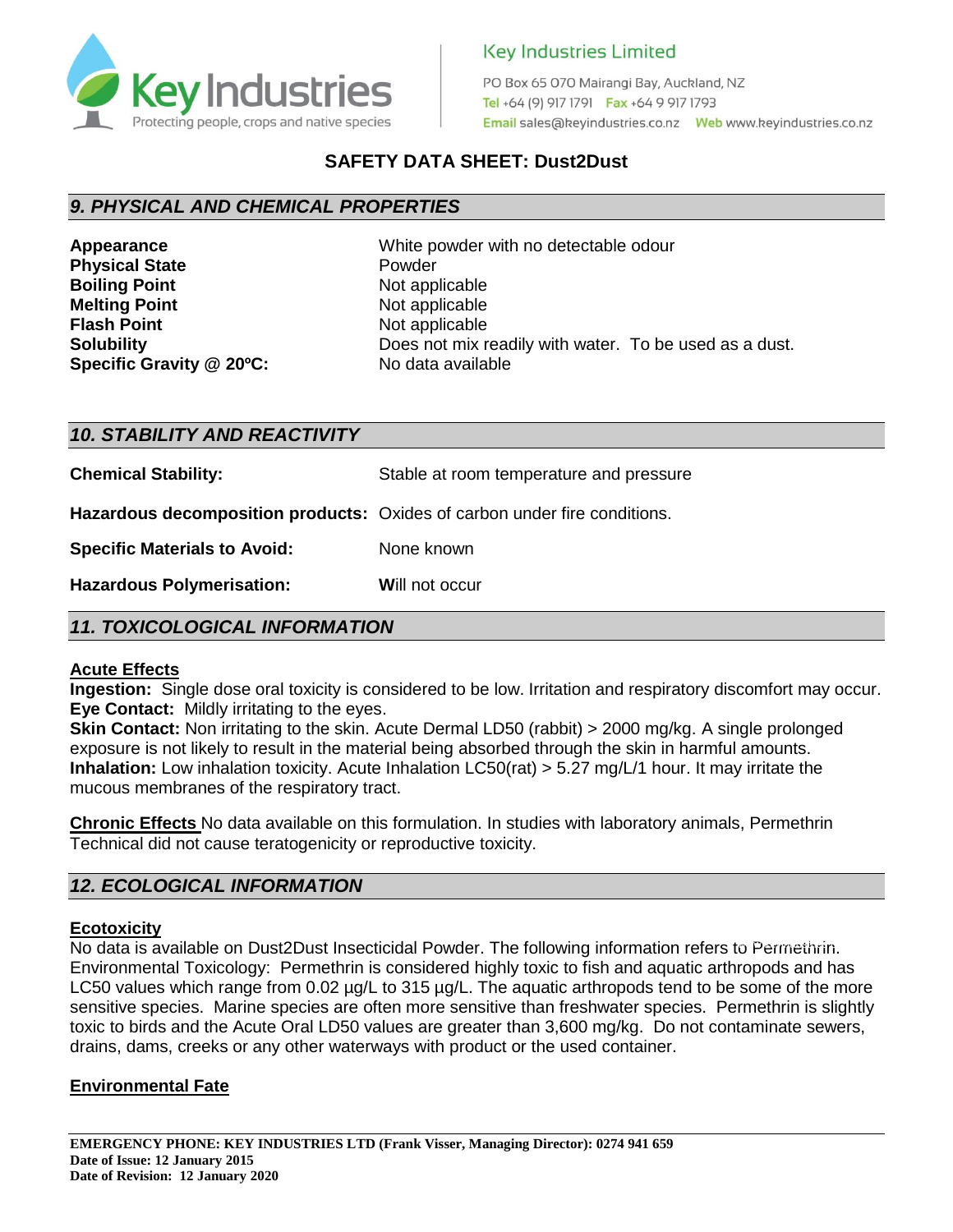

PO Box 65 070 Mairangi Bay, Auckland, NZ Tel +64 (9) 917 1791 Fax +64 9 917 1793 

# **SAFETY DATA SHEET: Dust2Dust**

Permethrin has a moderate rate of degradation in soil. It is stable over a wide range of pH values. Because permethrin has a high affinity for organic matter, there is little potential for movement in the soil or entry into ground water. Because of the ease with which biological systems degrade the molecule, the potential for bio-concentration and accumulation in the environment is low.

## *13. DISPOSAL CONSIDERATIONS*

#### **Product Disposal**

Dispose of product only by using according to label or using an approved waste disposal contractor. If this material as supplied becomes a waste care should be taken to ensure compliance with national and local authorities. It is the responsibility of the waste generator to determine the toxicity and physical properties of the waste generated to determine the proper waste identification and disposal methods in compliance with applicable regulations. Do not dispose of via municipal sewers, drains, natural streams or rivers.

#### **Packaging Disposal**

Empty packaging should be taken for recycling, recovery or disposal through a suitably qualified or licensed contractor. Care should be taken to ensure compliance with national and local authorities. Packaging may still contain product residue that may be harmful. Incinerate via approved incinerators or crush and bury in an approved landfill. Ensure that empty packaging is managed **in accordance with Dangerous Goods and HSNO regulations.**

## *14. TRANSPORT INFORMATION*

| UN number:                | <b>UN 3077</b>                                                                                                                                                                    |
|---------------------------|-----------------------------------------------------------------------------------------------------------------------------------------------------------------------------------|
| <b>Class or Division:</b> | Class 9 (Miscellaneous Dangerous Goods)                                                                                                                                           |
| Sub Class:                | N/A                                                                                                                                                                               |
| Packing Group:            | Packing Group III                                                                                                                                                                 |
| <b>Marine Pollutant:</b>  | Dust2Dust Insecticidal Powder is a Marine Pollutant according to International<br>Maritime Dangerous Goods (IMDG) Code and the International Air transport<br>Association (IATA). |
| Proper shipping name:     | ENVIRONMENTALLY HAZARDOUS SUBSTANCE, SOLID, N.O.S. (Contains 2%<br>Permethrin).                                                                                                   |
| Other Information:        | NA.                                                                                                                                                                               |

#### *15. REGULATORY INFORMATION*

| <b>Approval Number:</b>     | <b>None</b>                                                |
|-----------------------------|------------------------------------------------------------|
| <b>EPA Approval Number:</b> | HSR000272                                                  |
| <b>AsureQuality:</b>        | Approved type B and C (food, beverage and dairy factories) |
| MPI:                        | Approved type B (all food premises except Dairy)           |

#### *16. OTHER INFORMATION*

#### **Reasons for Issue:**